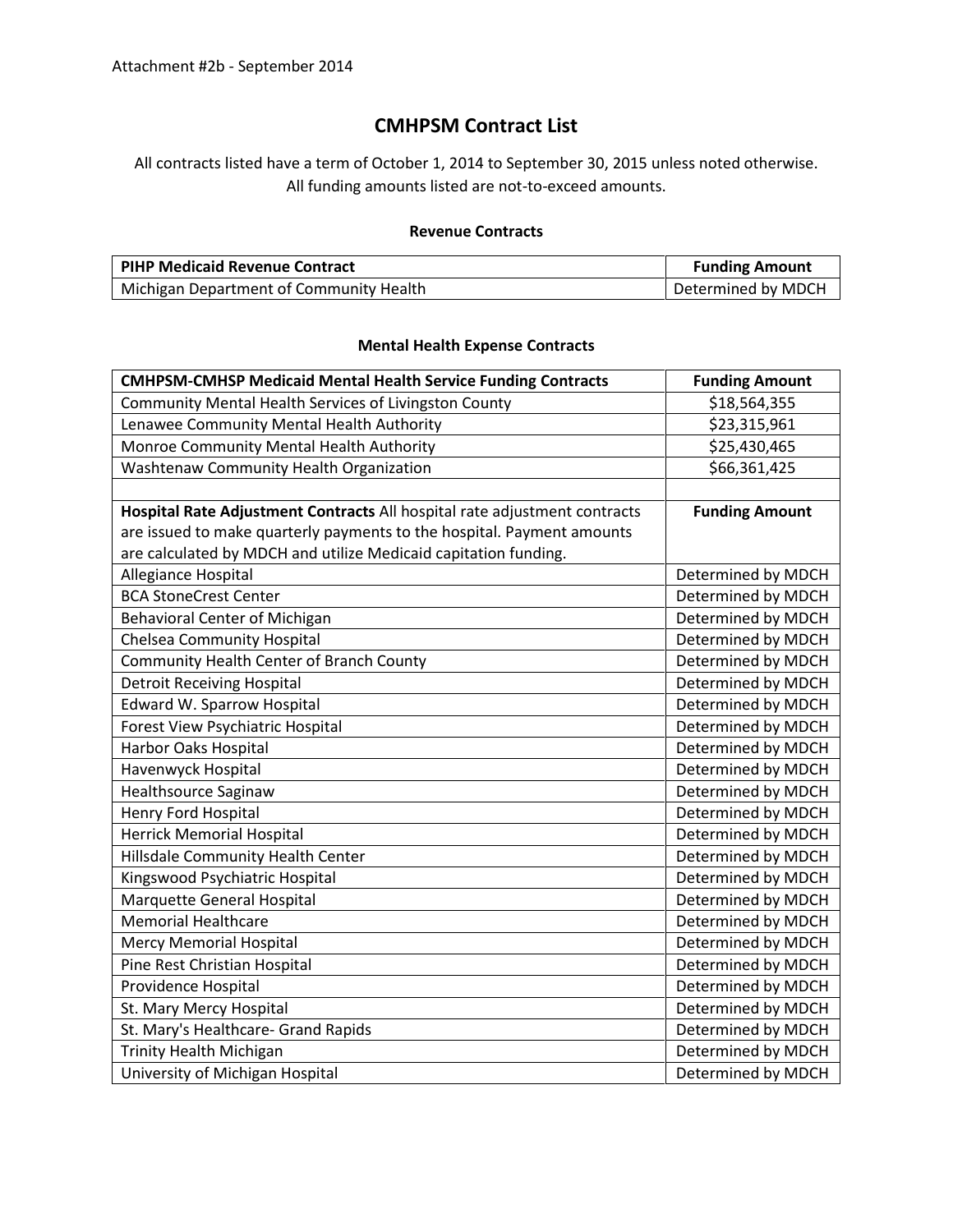| <b>Administrative Contracts</b>                                       | <b>Funding Amount</b> |
|-----------------------------------------------------------------------|-----------------------|
| WCHO - CMHPSM Q1 Managing Director Lease, Leased Staff Costs, Space   | \$475,000             |
| Cost, PIHP Share of Electronic Health Record, PIHP Share of Financial |                       |
| Software and Related Technical Support                                |                       |
| Marwil and Associates (Human Resources & Benefits Broker)             | \$3,600               |
| Roslund Prestage - (Regional Audit Firm PIHP Share)                   | \$20,000              |
| ADP (Payroll) - (Payroll Services)                                    | \$4,000               |
| Milliman Inc. (Actuarial Services) Funding amount is FY15 portion of  | \$65,000              |
| \$140,000 originally approved.                                        |                       |
| <b>Brokered Health Plan Cost Contracts</b>                            | <b>Within Budget</b>  |

## **Substance Use Disorder Expense Contracts**

| <b>SUD ROSC Core Provider Contracts</b>                                       | <b>Funding Amount</b>      |
|-------------------------------------------------------------------------------|----------------------------|
| Lenawee Community Mental Health Authority                                     | \$747,429                  |
| Community Mental Health Services of Livingston County                         | \$746,900                  |
| Dawn Inc.                                                                     | \$800,000                  |
| Home of New Vision                                                            | \$800,000                  |
|                                                                               |                            |
| <b>SUD Prevention Contracts</b>                                               |                            |
| Catholic Social Services of Washtenaw County                                  | \$75,994                   |
| Lenawee Community Mental Health                                               | \$158,000                  |
| Livingston County Catholic Charities                                          | \$410,000                  |
| SOS                                                                           | \$228,392                  |
| United Way-Monroe County SA Coalition - Previously SEMCA                      | \$100,000                  |
| Monroe County Intermediate School System - Previously SEMCA                   | \$115,000                  |
| Monroe Public Schools - Previously SEMCA                                      | \$100,000                  |
|                                                                               |                            |
| <b>SUD Fee-For-Service Contracts</b>                                          | <b>Funding Amount</b>      |
| All fee-for-service SUD service contract expenditures are based on medically  |                            |
| necessary authorizations within the overall service budget, expensed by the   |                            |
| consumers funding source eligibility. Fees for specific services are the same |                            |
| for all the providers.                                                        |                            |
| Adult Well Being - Previously SEMCA                                           | <b>SUD Fee-For-Service</b> |
| <b>Ann Arbor Treatment Center</b>                                             | <b>SUD Fee-For-Service</b> |
| Beginning Step - Previously SEMCA                                             | <b>SUD Fee-For-Service</b> |
| Catholic Charities of Southeast Michigan - Previously SEMCA                   | <b>SUD Fee-For-Service</b> |
| Community Care Services - Previously SEMCA                                    | <b>SUD Fee-For-Service</b> |
| Eastwood Royal Oak - Previously SEMCA                                         | <b>SUD Fee-For-Service</b> |
| Hegira (Canton, Westland)                                                     | <b>SUD Fee-For-Service</b> |
| Holy Cross / Kairos                                                           | <b>SUD Fee-For-Service</b> |
| Key Development                                                               | <b>SUD Fee-For-Service</b> |
| Paula's House - Previously SEMCA                                              | <b>SUD Fee-For-Service</b> |
| Personalized Nursing Light House                                              | <b>SUD Fee-For-Service</b> |